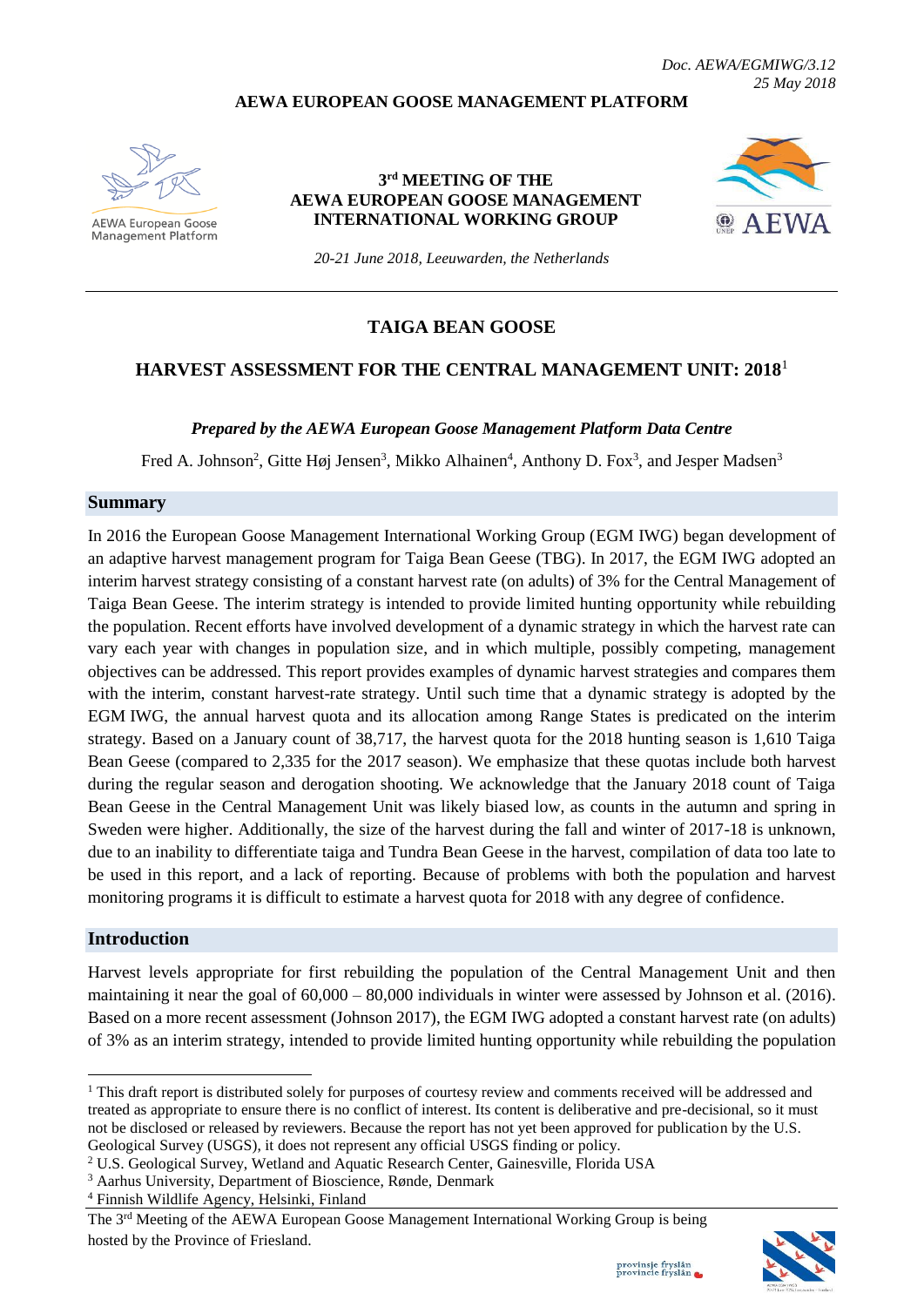toward the goal. This assessment report provides harvest quotas for the 2018 hunting season based on this interim harvest strategy, as well as describing development of a dynamic harvest strategy. A dynamic strategy is one in which the harvest rate can vary each year with changes in population size. Development of a dynamic harvest strategy is described in more detail by Johnson et al. (2018).

We first describe a general model of population dynamics. Then we describe derivation of a dynamic harvest strategies and compare them with the constant harvest-rate strategy. Notably, we also show how the dynamic harvest strategy can explicitly account for two or more management objectives. In the examples provided, we incorporate both a desire to maintain the population near the goal and a desire to provide sustainable hunting opportunity, and show how these objectives can be traded off against each other.

# **Methods**

# *Models of population dynamics*

The age-structured model for Taiga Bean Geese developed by Johnson et al. (2016) provides the foundation for exploring harvest effects (Figure 1). In addition to accounting for age at first breeding, this model allows for age-specific survival rates and for young-of-the-year that may be more vulnerable to harvest than older birds (Baldassarre 2014). Detailed descriptions of population models for Taiga Bean Geese are provided in Appendix A.



*Figure 1. Life cycle of taiga bean geese based on a January anniversary date*. The three age classes represented are young (Y, birds aged 0.5 years), juvenile (J, birds aged 1.5 years), and adults (A, birds aged ≥2.5 years). Vital rates are survival in the absence of harvest, *s*, the harvest rate of birds that have survived at least one hunting season, *h* , and the reproductive rate, *γ*.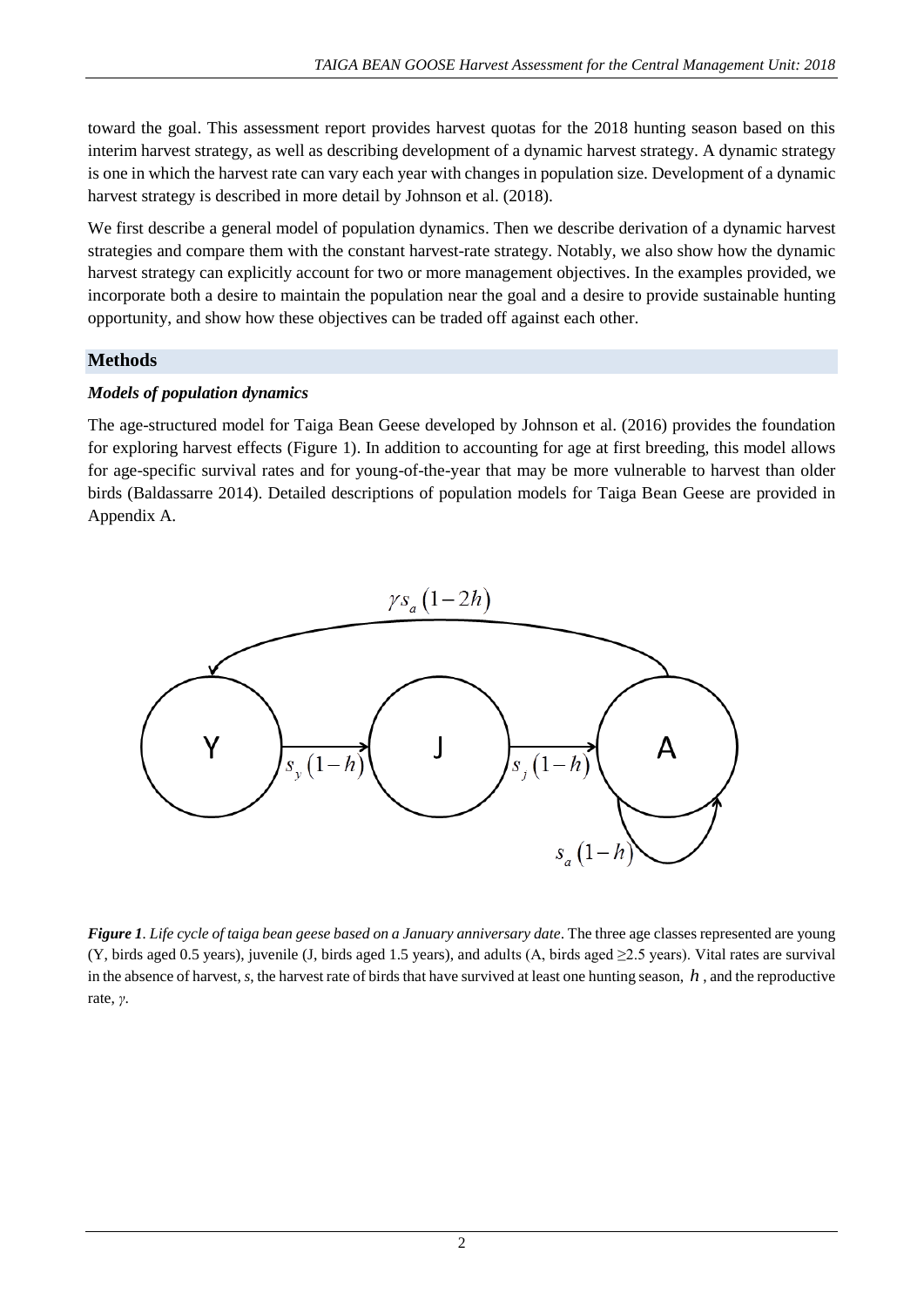### *Management objectives*

The International Single Species Action Plan (ISSAP) calls for restoring and then maintaining the population of taiga bean geese in the Central Management Unit at a level of 60,000 – 80,000 individuals in winter. Based on this goal, a possible objective function for calculating dynamic harvest strategies as a solution to a MDP is:

$$
V^*\left(harvest_t | \vec{N}_t, \underline{M}, \vec{K}\right) = \underset{\left(harvest | \vec{N}_t, \underline{M}, \vec{K}\right)}{\arg \max} \sum_{t=1}^{\infty} U_t \left( \sum \vec{N}_{t+1} | \text{harvest}_t, \vec{N}_t \right),
$$

where the optimum value *V* of a harvest strategy maximizes population utility, *U*, where utility is defined as:  
\n
$$
U_t \left( \sum \vec{N}_{t+1} | \text{harvest}_t, \vec{N}_t \right) = \left( 1 + e^{\left( \sum (\vec{N}_{t+1} | \text{harvest}_t, \vec{N}_t) - \alpha \right) - \beta} \right)^{-1}.
$$

We considered a January population goal of  $\alpha = 70,000$  Taiga Bean Geese, and inflection points of  $[\alpha-\beta,\alpha+\beta]$ , where  $\beta=15,000$ . This utility function expresses near-complete satisfaction with population sizes in the range 60,000-80,000, with satisfaction declining for population sizes outside this range (Figure 2). The form of this utility curve is similar to that used for adaptive harvest management of Pink-footed Geese.

Note that this approach does *not* explicitly account for the value of harvest, but rather assumes harvest is merely a tool to maintain population abundance within acceptable limits. Yet we know that hunters value the hunting opportunity afforded by sustainable populations of waterbirds. Thus, we can specify (at least) two, potentially competing objectives. One is to maintain population size within a range that satisfies conservation, agricultural, and public health and safety concerns. Another is to maximize sustainable hunting opportunity. Therefore, we can consider a utility function that accounts for both the desire to maintain a population near its goal and the desire to provide sustainable hunting opportunities:

$$
U_{t}\left(\sum \vec{N}_{t+1}, harvest_{t} | \vec{N}_{t}\right)=w_{p}\left(1+e^{\left(\left(\sum (\vec{N}_{t+1},|haryest_{t},\vec{N}_{t}|-a|-\beta\right)}\right)^{-1}+\left(1-w_{p}\right)\frac{harvest_{t}}{\max\,harvest},\right)
$$

where  $0 \leq w_p \leq 1$  is the relative degree of emphasis on maintaining the population near its goal. The second term then is the relative value of harvest, scaled by the maximum harvest under consideration. Thus,  $p_w = 1$ represents a sole objective related to population size and  $p_w = 0$  represents a sole objective of maximizing sustainable harvest. Values of  $p_w$  intermediate between 0 and 1 represent a mix of both objectives. The assignment of weights is not the purview of scientists, but of decision makers who must judge how best to balance the desires of different stakeholder interests.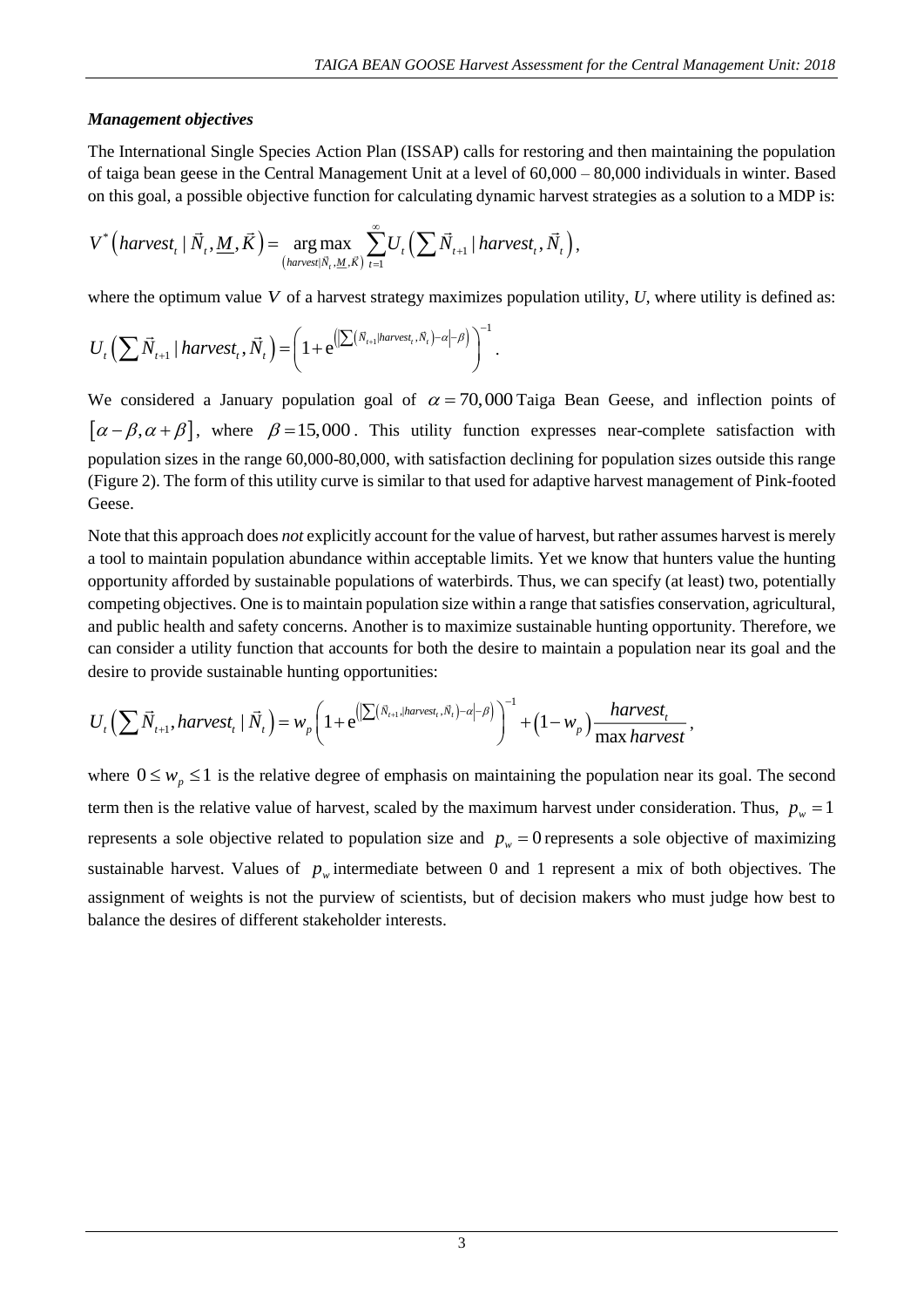

*Figure 2. Possible utility of mid-winter population sizes of taiga bean geese in the Central Management Unit*

# *Alternative harvest quotas*

The ability of countries within the range of taiga bean geese to regulate their harvests is largely unknown. Therefore, for derivation of a dynamic harvest strategy we assumed annual, population-level harvest quotas in increments of 1,000 from 0 to 20,000, with the assumption that harvest could be regulated with this degree of precision. These alternative harvest levels could be adjusted as needed when more information about harvest levels and the ability to manipulate them become available. Although no data specific to Taiga Bean Geese are available, we assumed that young-of-the-year are twice as vulnerable to harvest as older birds based on studies of other goose species (Frederiksen et al. 2004, Madsen 2010, Alisauskas et al. 2011, Clausen et al. 2017).

# *Optimization and simulation*

The temporally constant harvest rate that is optimal is highly dependent on the desired time horizon for rebuilding the population. Yet the choice of a time horizon is highly subjective, and depends on objectives that may not be explicitly stated (e.g., the desire to provide some recreational harvest in the short term). Rather than prescribe a constant harvest rate, prescriptions for an annual (absolute) harvest could be calculated as optimal solutions to a Markov decision problem (MDP) (e.g., as with Pink-footed Geese). MDPs involve a temporal sequence of decisions, with strategies that identify actions at each decision point depending on the state of the managed system (Possingham 1997). The goal of the manager is to develop a decision rule that prescribes management actions for each possible system state that maximizes a temporal sum of utilities or values, which in turn are defined by the managers' objectives. A key advantage when optimizing MDPs is the ability to produce a feedback (or closed-loop) policy specifying optimal decisions for *possible* future system states rather than *expected* future states (Walters and Hilborn 1978). This makes optimization of MDPs appropriate for systems that behave stochastically, without any assumptions about the system remaining in a desired equilibrium or about the production of a constant stream of utilities. Moreover, specification of harvest management as a MDP would greatly facilitate development of a fully adaptive management program, in which reducing uncertainty about population dynamics is recognized as a goal of management.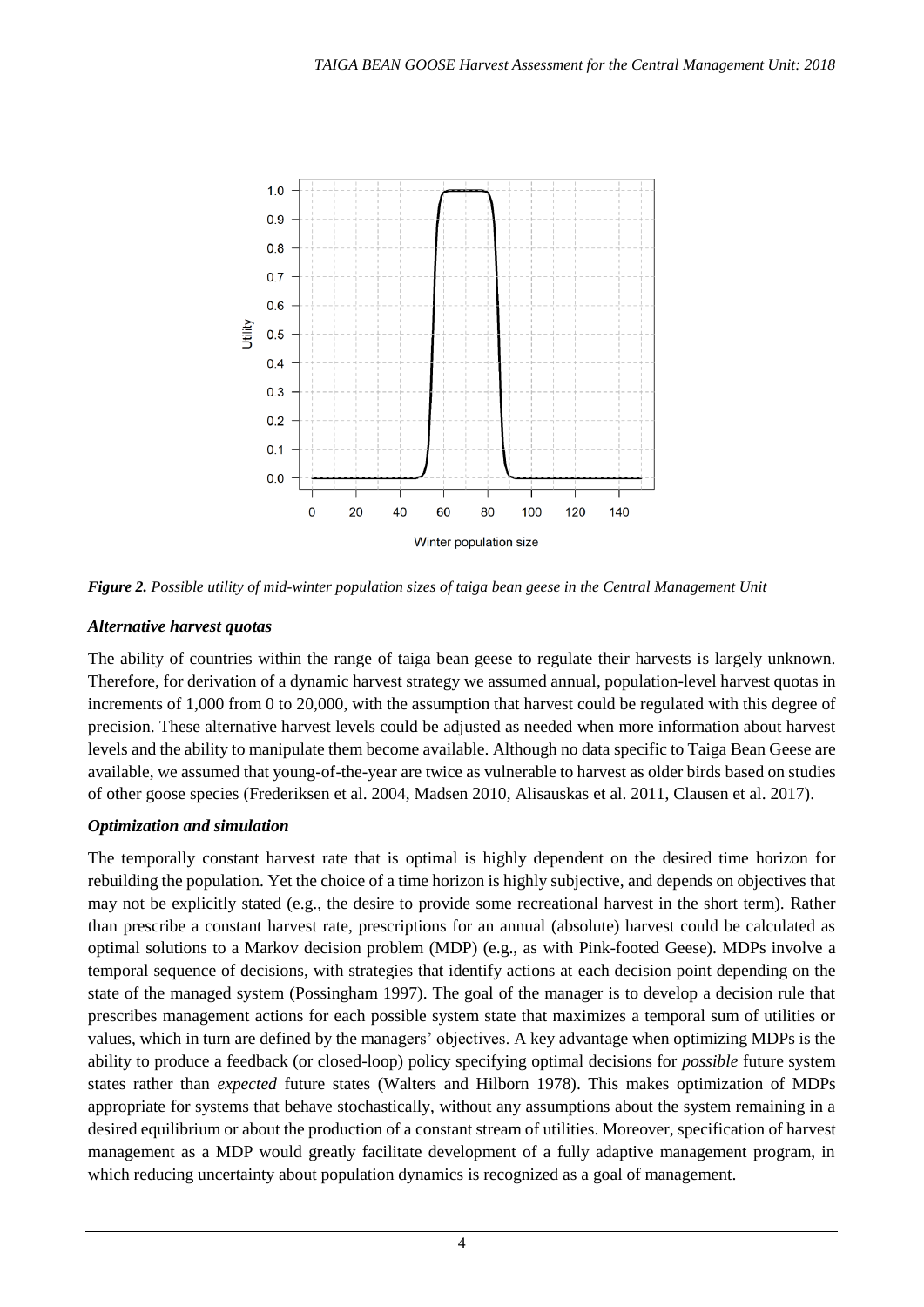A solution algorithm for a Markov decision process is dynamic programming (Puterman 1994), which we used to derive harvest strategies for the Central Management Unit of taiga bean geese. We used the open-source software MDPSolve© (https://sites.google.com/site/mdpsolve/) for Matlab (https://www.mathworks.com/) to compute optimal solutions for a theta-logistic population model based on demographic parameters provided in Table A1. See Appendix A for more details.

To predict management performance, we simulated both a constant-harvest-rate strategy

 $(h_a = 0.03)$  and the optimal, dynamic strategy for the theta-logistic model with the fully specified age structured (matrix) model. We performed 100,000 simulations, each with a different parameterization of the matrix model as derived from random draws of the empirical distributions of demographic rates. Every simulation was run for a period of 10 years. We initialized population sizes as  $N = 38,717$ , which was the January 2018 count from Sweden, Denmark, and the Netherlands.

We also used the 100,000 realizations of the matrix model to estimate absolute harvest associated with constant adult harvest rates and varying population sizes, which might be observed in the monitoring program. We made the assumption that the age structure associated with a specified population size was equivalent to the stable age distribution associated with the transition matrices,  $M^i$ ; therefore, harvest quotas represent approximations.

## **Results & Discussion**

Using the constant harvest-rate strategy, harvest quotas increase non-linearly with population size (Figure 3). We note that this strategy was *not* derived based on an explicit formulation of objectives, and thus is not designed to maintain the population near the goal of 70,000. Rather, it is viewed as an interim harvest strategy, intended to allow some limited hunting opportunities while the population recovers. Thus, this strategy might be discontinued if the population exceeded the goal.



*Figure 3. Median harvest quotas and 95% confidence limits for a range of taiga bean goose population sizes in the Central Management Unit in January based on a target adult harvest rate*  $h_a = 0.03$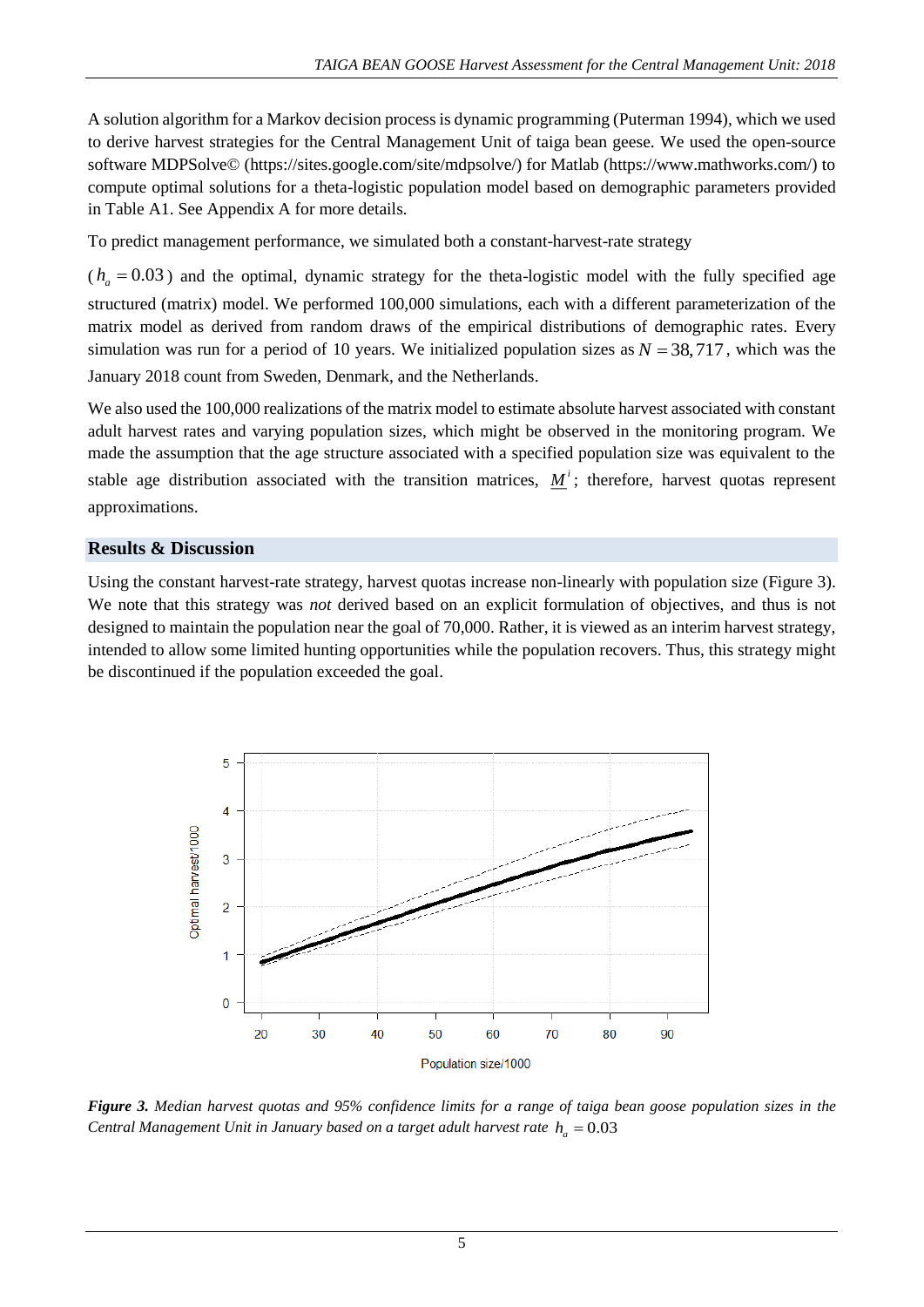We simulated application of this constant harvest-rate strategy for a period of 10 years, beginning with the observed population size of 38,717 observed in January 2018. We contrasted these simulated population sizes with those arising from application of a dynamic strategy solely designed to maintain population size near its goal (Figure 4). Simulated population sizes for the constant harvest-rate strategy were highly variable, but the median approached the goal after about 8 years (Figure 5). We note that the large confidence limits on population size are attributable to model uncertainty, a moderate level of environmental variation, and imprecision in achieving the harvest quotas. With the dynamic strategy, the median population size in this case approached the goal after about 6 years (Figure 6).

The reason why the dynamic strategy more quickly achieves the goal can be seen in Figures 7 and 8. The constant harvest-rate strategy allows some harvest in the beginning of the time frame, whereas the dynamic strategy does not. This period of closed hunting seasons enables the population to recover more quickly than the constant harvest-rate strategy. With the constant harvest-rate strategy, the median change in harvest quota was 0 over the time frame, but simulations were variable, often with extreme changes in quotas (Figure 9). With the dynamic strategy, the median change in harvest quota between years was <200 birds over the entire time frame (Figure 10).



*Figure 4. A dynamic harvest strategy (black solid line) design to maintain the population near its goal compared to the constant harvest-rate strategy with a target adult harvest rate*  $h_a = 0.03$  (blue dashed line) for the Central Management *Unit of Taiga Bean Geese*

According to the constant harvest-rate strategy, the harvest quota for the 2018 season is 1,610 (95% CI: 1,472 – 1,825), based on the January 2018 count of 38,717 Taiga Bean Geese (Jensen et al. 2018. Taiga Bean Goose: Population status report 2017-2018. AEWA European Goose Management Platform) (Table 1). This contrasts with the 2017 quota of 2,335 (95% CI: 2,123 – 2,645) based on the January 2017 count of 56,792. Table 1 provides the allocation of the 2018 harvest quota among range states based on the agreed upon proportions of 15% for Russia, 49% for Finland, 26% for Sweden, and 10% for Denmark. We emphasize that these quotas include both harvest during the regular season and derogation shooting.

We acknowledge that the January 2018 count of taiga bean geese in the Central Management Unit was likely biased low. Counts in the autumn and spring in Sweden were higher than the January count, and the number of taiga bean geese wintering in Germany is unknown. However, the population model described in this report is based on an anniversary date of January, so it is not possible to use counts from other times of the year to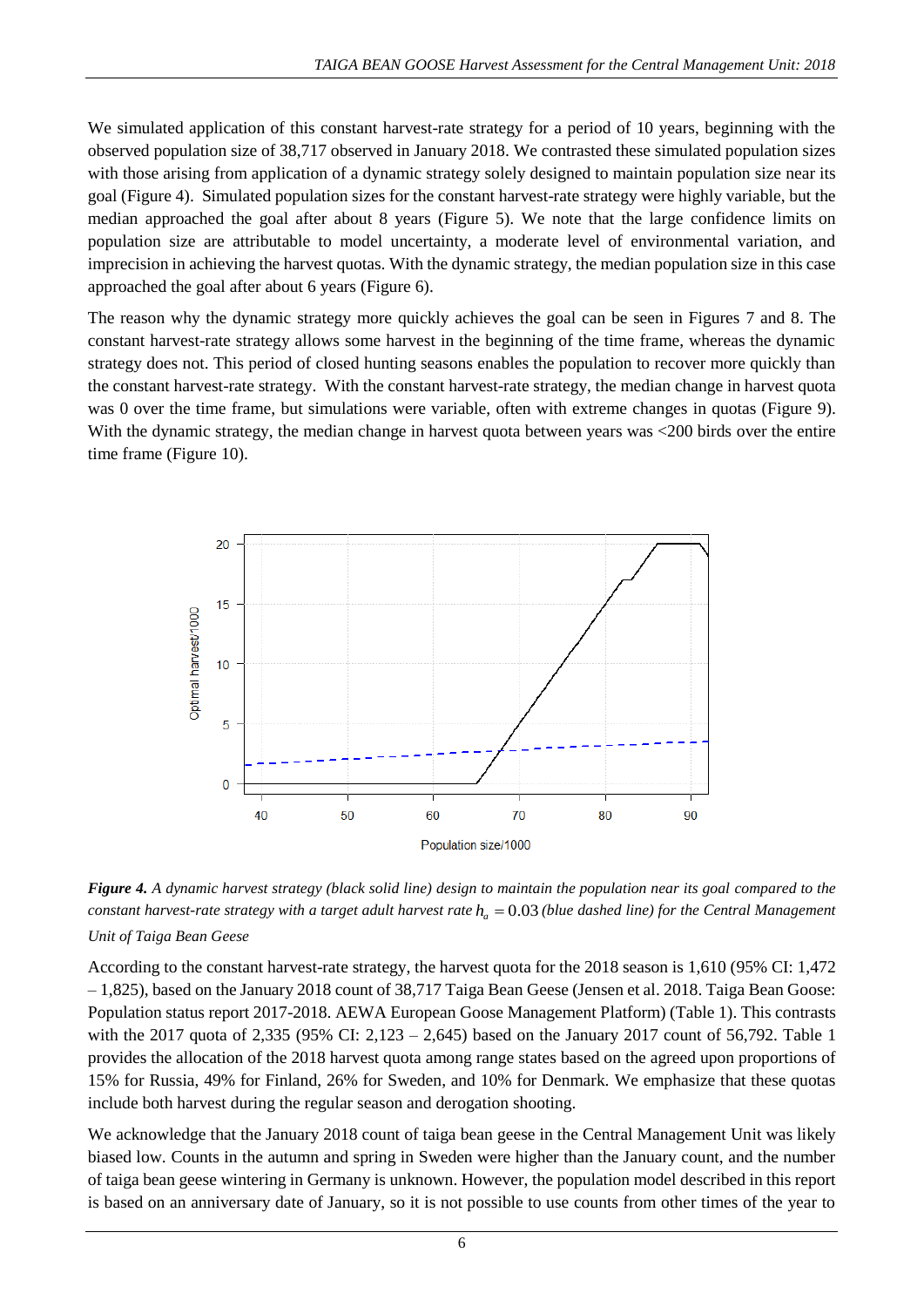estimate a harvest quota. Efforts are underway to address the deficiencies in monitoring population size, and this may ultimately require a revision of the population model used to inform harvest management. Additionally, the size of the harvest during the fall and winter of 2017-18 remains unknown, due to an inability to differentiate taiga and tundra bean geese in the harvest (Denmark), compilation of data too late to be used in this report (Sweden), and a lack of reporting (Germany). Efforts are underway to address these deficiencies as well, but it is unclear whether the 2017 quota of 2,335 (95% CI:  $2,123 - 2,645$ ) was exceeded, especially as this quota must include both recreational harvest and derogation shooting. Because of problems with both the population and harvest monitoring programs it is difficult to estimate a harvest quota for 2018 with any degree of confidence.

*Table 1. State-specific harvest quotas (median and 95% confidence limits) of taiga bean geese in the Central Management Unit for the 2017 and 2018 hunting seasons, given a target adult harvest rate*  $h_a = 0.03$  and agreed-upon harvest *allocation*

|                | 2017 |      |       | 2018 |      |       |
|----------------|------|------|-------|------|------|-------|
| <b>State</b>   | 2.5% | 50%  | 97.5% | 2.5% | 50%  | 97.5% |
| <b>Russia</b>  | 319  | 350  | 397   | 221  | 241  | 274   |
| <b>Finland</b> | 1040 | 1144 | 1296  | 721  | 789  | 894   |
| <b>Sweden</b>  | 552  | 607  | 688   | 383  | 419  | 475   |
| <b>Denmark</b> | 212  | 233  | 264   | 147  | 161  | 183   |
| <b>Total</b>   | 2123 | 2335 | 2645  | 1472 | 1610 | 1825  |

Finally, we investigated how the dynamic strategy might vary with different weights on the objectives to maintain the population near its goal and to provide sustainable hunting opportunities. We examined weights on the population objective of 0.0, 0.5, and 1.0. The weight on the harvest objective is the compliment of the weight on the population objective (i.e.,  $1$  – population weight). As expected, the harvest strategy becomes increasingly liberal with increasing emphasis on providing harvest opportunity (Figure 11). For a sole objective to maintain the population near its goal, simulated population size was about 71,000, whereas it was about 61,000 with a strategy designed to maximize sustainable harvests (Table 2). For equal weights on the two objectives, the dynamic strategy produced intermediate values of simulated population size and harvest.

Further development of a dynamic harvest strategy, including elements required for adaptation based on what is learned from implementation of the strategy, depends on the development of better monitoring protocols, which at a minimum provide reliable estimates of population size and harvest at a flyway level. It will also require further discussions among stakeholders regarding the objectives of harvest management and what makes for acceptable tradeoffs among them.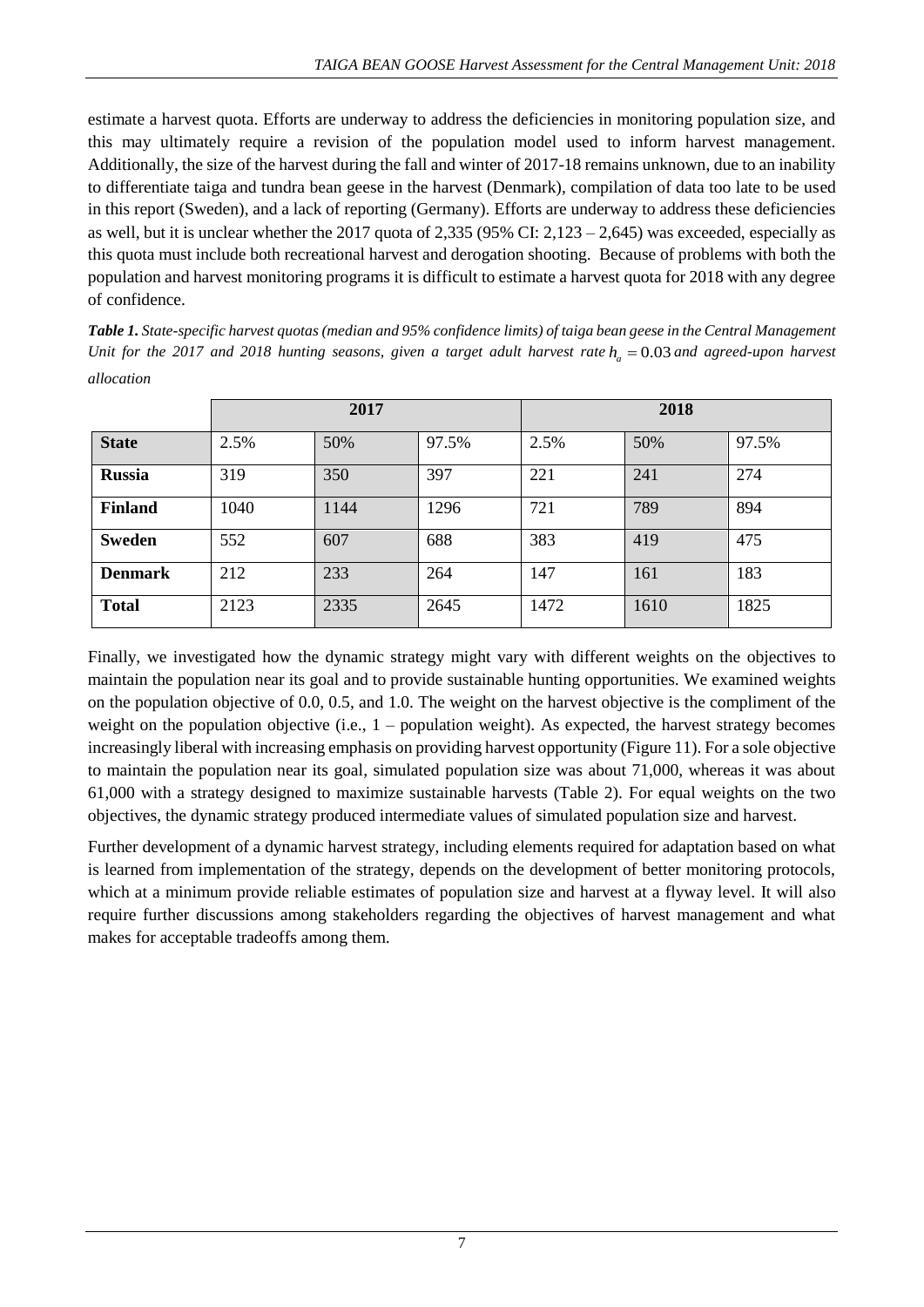

*Figure 5. Simulated population sizes (median and 95% confidence limits) of taiga bean geese in the Central Management, given a target adult harvest rate*  $h_a = 0.03$ . The dotted horizontal line indicates the population goal of 70,000 birds in January.



*Figure 6. Simulated population sizes (median and 95% confidence limits) of taiga bean geese in the Central Management using a dynamic harvesting strategy with a sole objective of maintaining the population near the goal of 70,000 birds in January*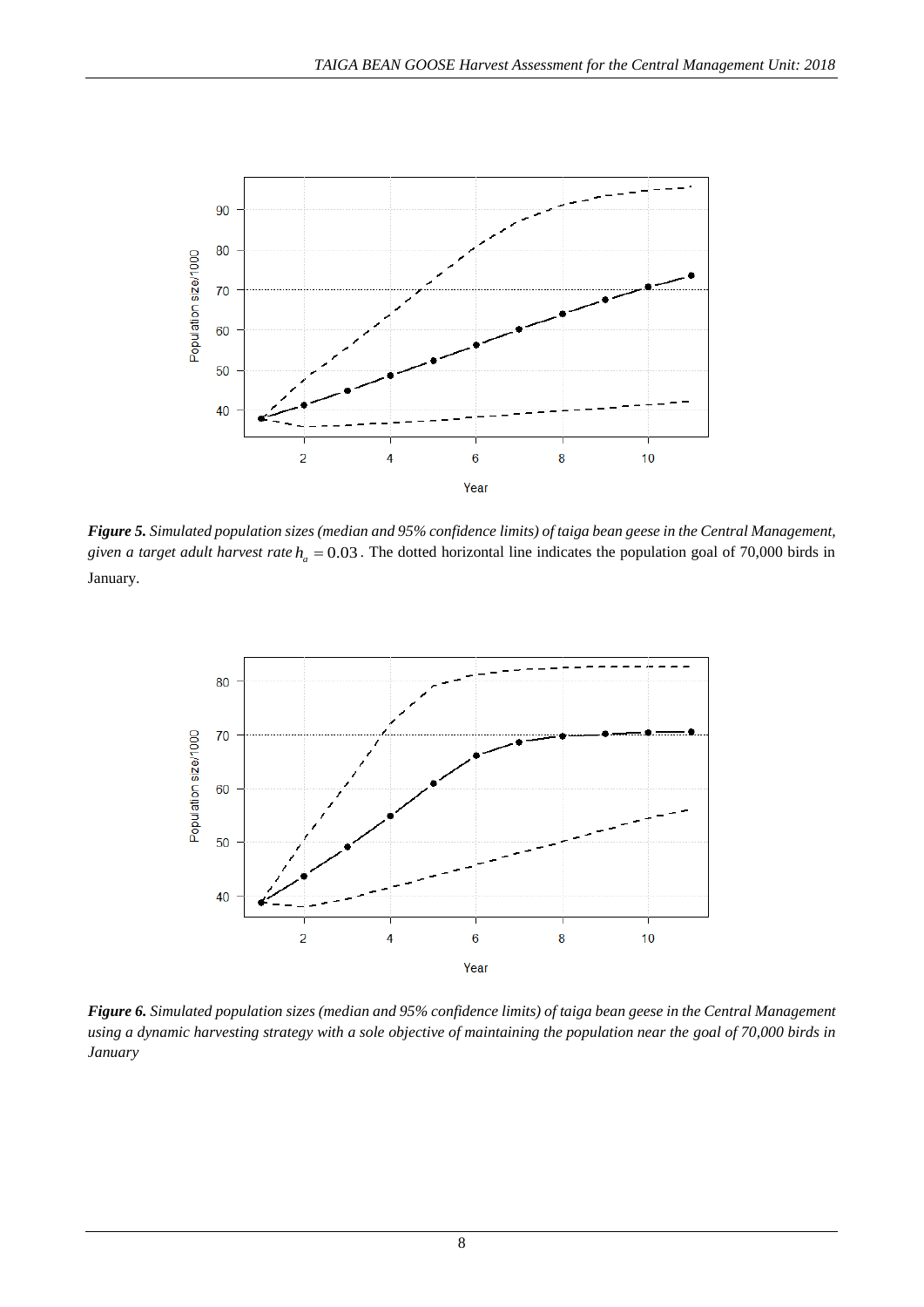

*Figure 7. Simulated harvest quotas (median and 95% confidence limits) of taiga bean geese in the Central Management,*  given a *target* adult harvest rate  $h_a = 0.03$ 



*Figure 8. Simulated harvests (median and 95% confidence limits) of taiga bean geese in the Central Management using a dynamic harvesting strategy with a sole objective of maintaining the population near the goal of 70,000 birds in January*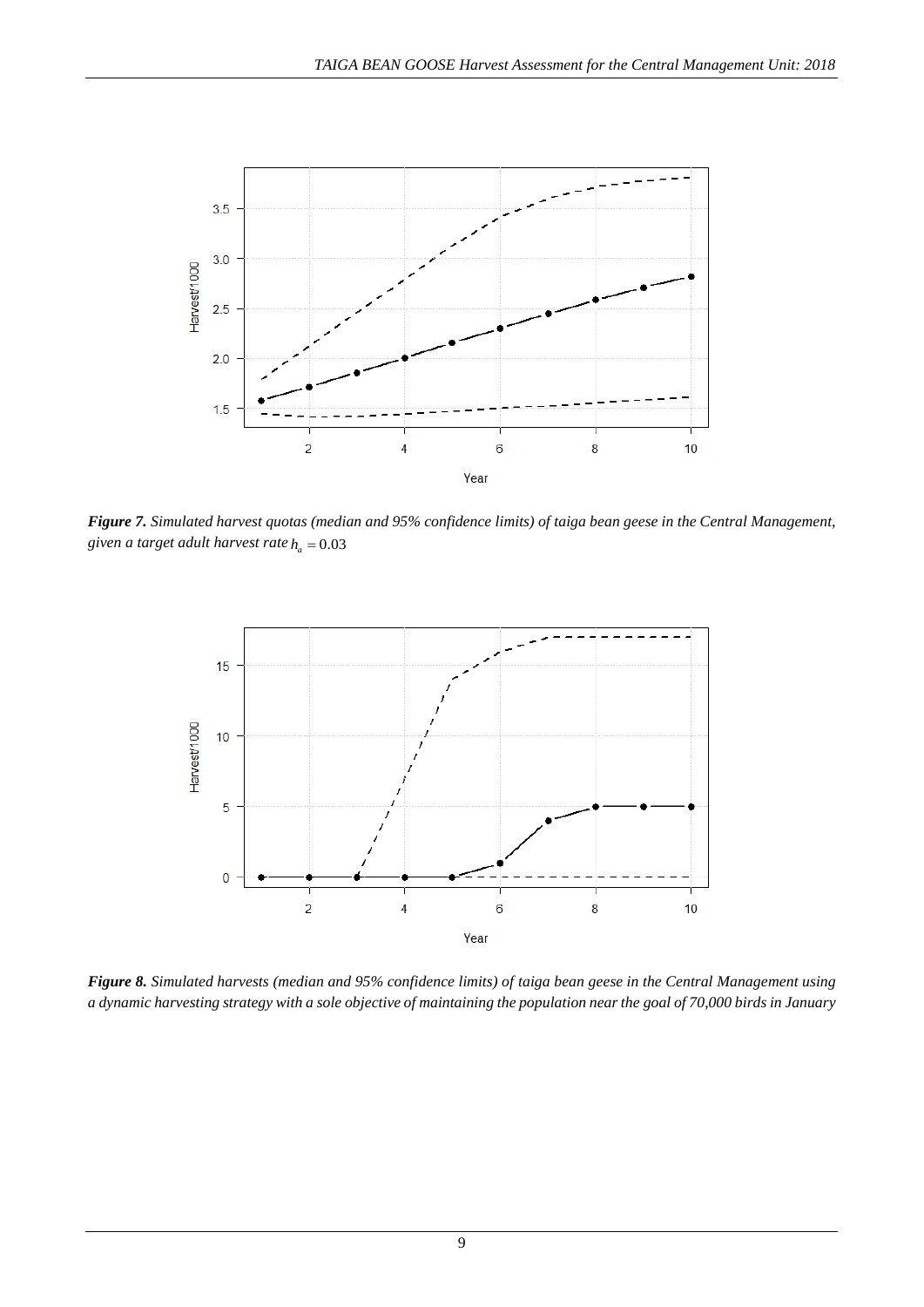

*Figure 9. Simulated annual differences in harvest quotas (median and 95% confidence limits) of taiga bean geese in the*  Central Management, given a target adult harvest rate  $h_a = 0.03$ 



*Figure 10. Simulated annual differences in harvest quotas (median and 95% confidence limits) of taiga bean geese in the Central Management using a dynamic harvesting strategy with a sole objective of maintaining the population near the goal of 70,000 birds in January.*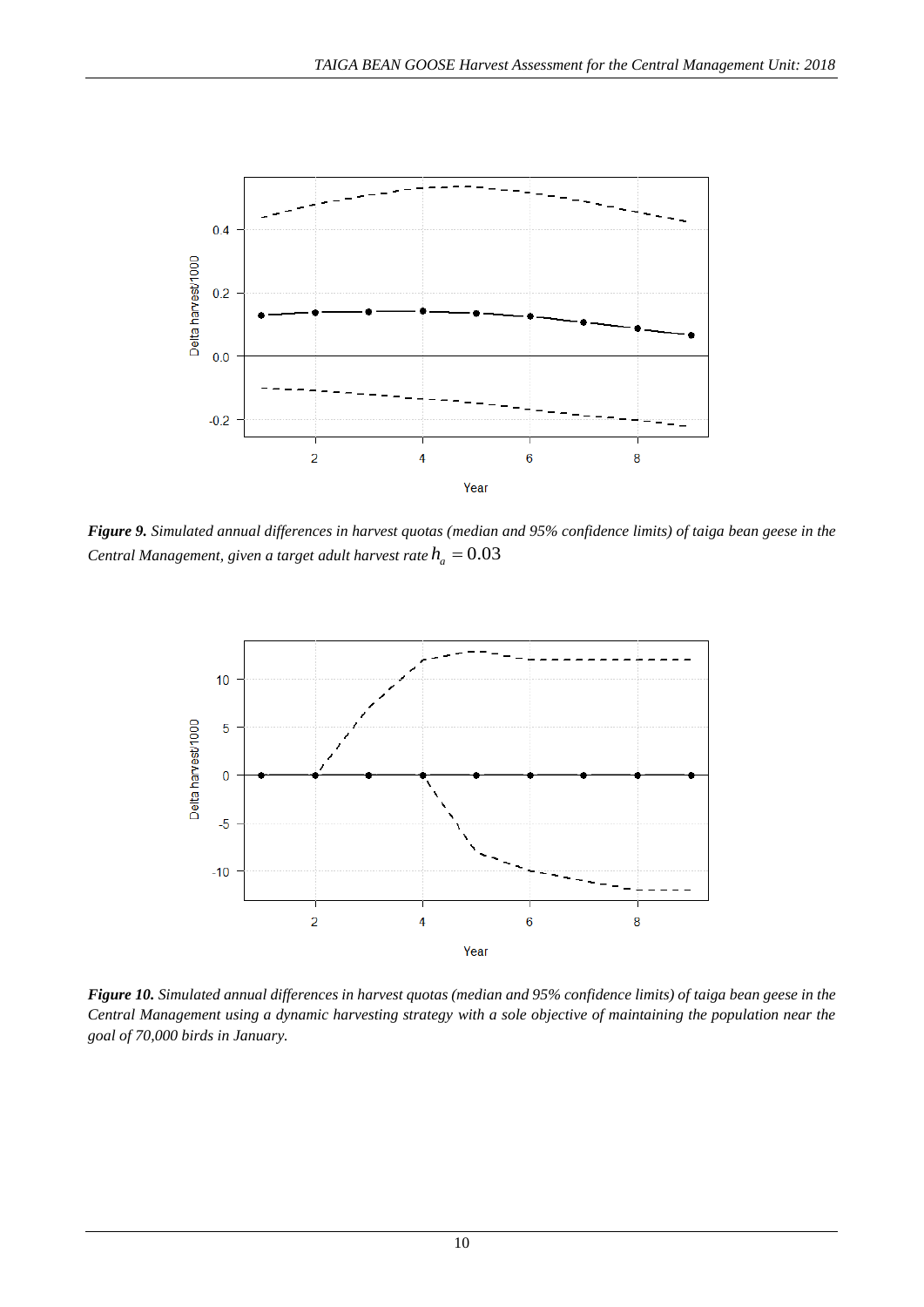

*Figure 11. Dynamic harvest strategies for the Central Management Unit of taiga bean geese. The three strategies have different weights on the objective to maintain the population around 70,000 birds in January.* The weight on the objective of sustainable harvest is the compliment of the population objective weight.

*Table 2. Medians and 95% confidence limits (in thousands) of simulated population sizes, harvest quotas, and annual changes in harvest quotas ( Harvest) for the Central Management Unit of taiga bean geese.* The three strategies have different weights on the objective to maintain the population around 70,000 birds in January. The weight on the objective of sustainable harvest is the compliment of the population objective weight. Note that for all three cases the median change in harvest quota from year to year was 0, although the confidence intervals on the magnitude of change varied slightly.

| Population objective weight | <b>Population</b>   | <b>Harvest</b> | <b>A</b> Harvest |
|-----------------------------|---------------------|----------------|------------------|
| 1.0                         | $70.6(56.2-82.6)$   | $5(0-17)$      | $0(-12-12)$      |
| 0.5                         | $65.2(54.1 - 76.9)$ | $6(0-17)$      | $0(-11-11)$      |
| $0.0\,$                     | $61.2(51.3 - 72.2)$ | $7(0-17)$      | $0(-10-10)$      |

## **Acknowledgements**

Funding for this research was provided by national and provincial statutory authorities in support of the AEWA European Goose Management Platform Data Centre (Finland, Norway, Sweden, Denmark, Schleswig-Holstein and Lower Saxony, Germany, the Netherlands, UK, Belgium), as well as Aarhus University and the U.S. Geological Survey. Any use of trade, product, or firm names in this report is for descriptive purposes only and does not imply endorsement by the U.S. Government.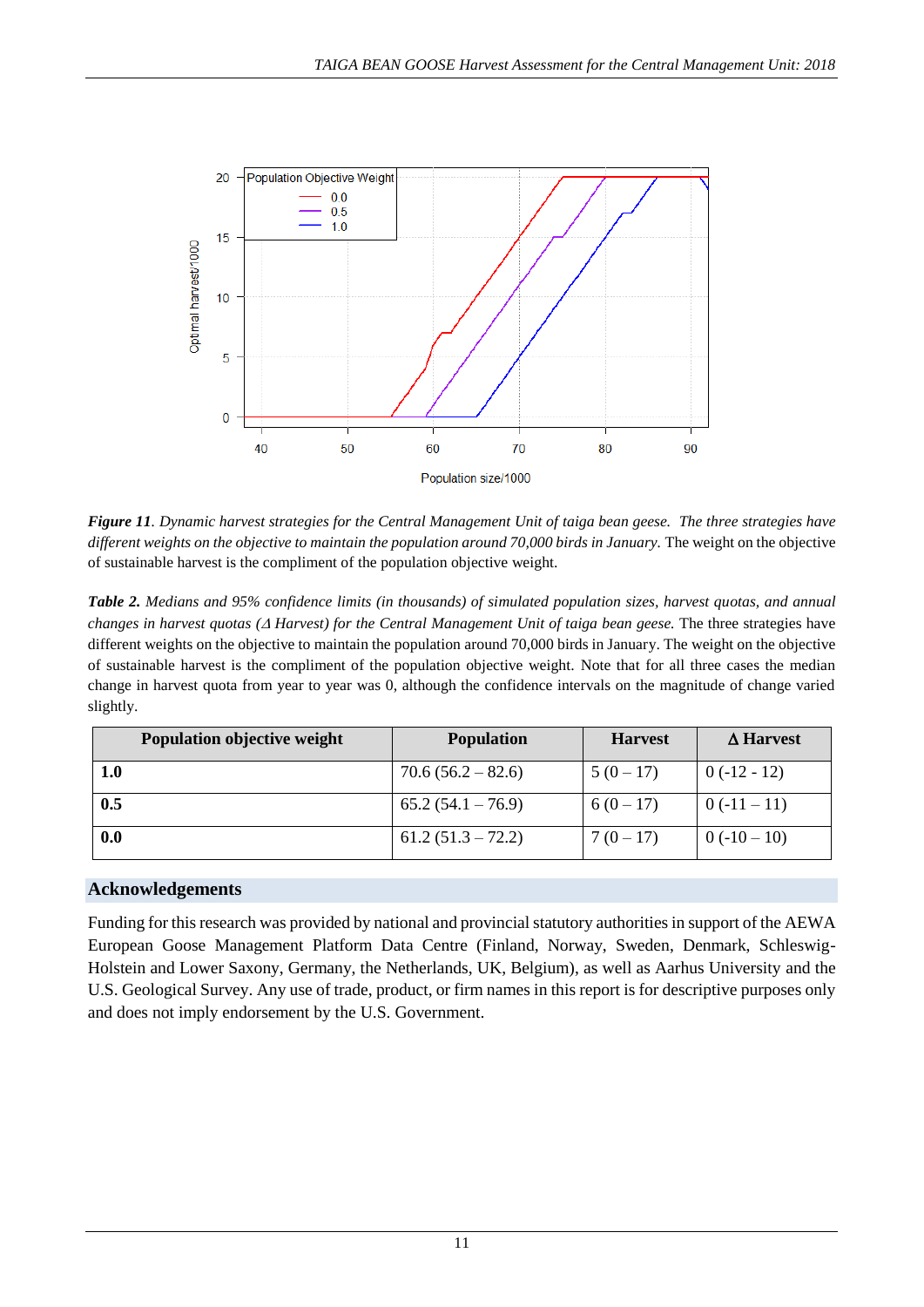### **Literature Cited**

- **Alisauskas, R. T., R. F. Rockwell, K. W. Dufour, E. G. Cooch, G. Zimmerman, K. L. Drake, J. O. Leafloor, T. J. Moser, and E. T. Reed. 2011.** Harvest, survival, and abundance of midcontinent lesser snow geese relative to population reduction efforts. Wildlife Monographs 179: 1-42.
- **Baldassarre, G.A. 2014.** *Ducks, geese, and swans of North America*. John Hopkins University Press, Baltimore, MD.
- **Clausen, K. K., T. K. Christensen, O. M. Gundersen, and J. Madsen. 2017.** Impact of hunting along the migration corridor of pink-footed geese *Anser brachyrhynchus* – implications for sustainable harvest management. Journal of Applied Ecology 54:1563-1570.
- Frederiksen, M., R. D. Hearn, C. Mitchell, A. Sigfusson, R. L. Swann, and A. D. Fox. 2004. The dynamics of hunted Icelandic goose populations: A reassessment of the evidence. Journal of Applied Ecology 41:315-334.
- **Jensen, A. L. 1995.** Simple density-dependent matrix model for population projection. Ecological Modelling 77:43-48.
- Johnson, F.A., Alhainen, M., Fox, A.D., and Madsen, J. 2016. Development of an adaptive harvest management program for Taiga bean geese. First meeting of the AEWA European Goose Management International Working Group, December 14-16, 2016, Kristianstad, Sweden, 28 p., http://www.unepaewa.org/en/document/development-adaptive-harvest-management-program-taiga-bean-geese.
- **Johnson, F.A., Alhainen, M., Fox, A.D., and Madsen, J. 2017.** An interim harvest strategy for taiga Bean geese: technical progress summary II. Second meeting of the AEWA European Goose Management International Working Group, June 15-16, 2017, Copenhagen, Denmark, 12 p., http://www.unepaewa.org/sites/default/files/document/aewa\_egm\_iwg\_2\_8\_tbg\_interim\_harvest\_strategy.pdf.
- **Johnson, F. A., M. Alhainen, A. D. Fox, J. Madsen, and M. Guillemain. 2018.** Making do with less: must sparse data preclude informed harvest strategies for European waterbirds? Ecological Applications 28:427–441.
- **Madsen, J. 2010.** Age bias in the bag of pink-footed geese *Anser brachyrhynchus*: influence of flocking behavior on vulnerability. European Journal of Wildlife Research 56**:**577-582.
- **Possingham, H. 1997.** State-dependent decision analysis for conservation biology. Pages 298-304 *in* S. T. A. Pickett, R. S. Ostfeld, M. Shachak, and G. E. Likens, editors. The ecological basis of conservation: heterogeneity, ecosystems, and biodiversity. Chapman & Hall, New York, NY.
- **Puterman, M. L. 1994.** Markov decision processes: discrete stochastic dynamic programming. John Wiley & Sons, New York, NY.
- **RCoreTeam. 2016.** A language and environment for statistical computing. R Foundation for Statistical Computing, Vienna, Austria.
- **Walters, C. J. and R. Hilborn. 1978.** Ecological optimization and adaptive management. Annual Review of Ecology and Systematics 9:157-188.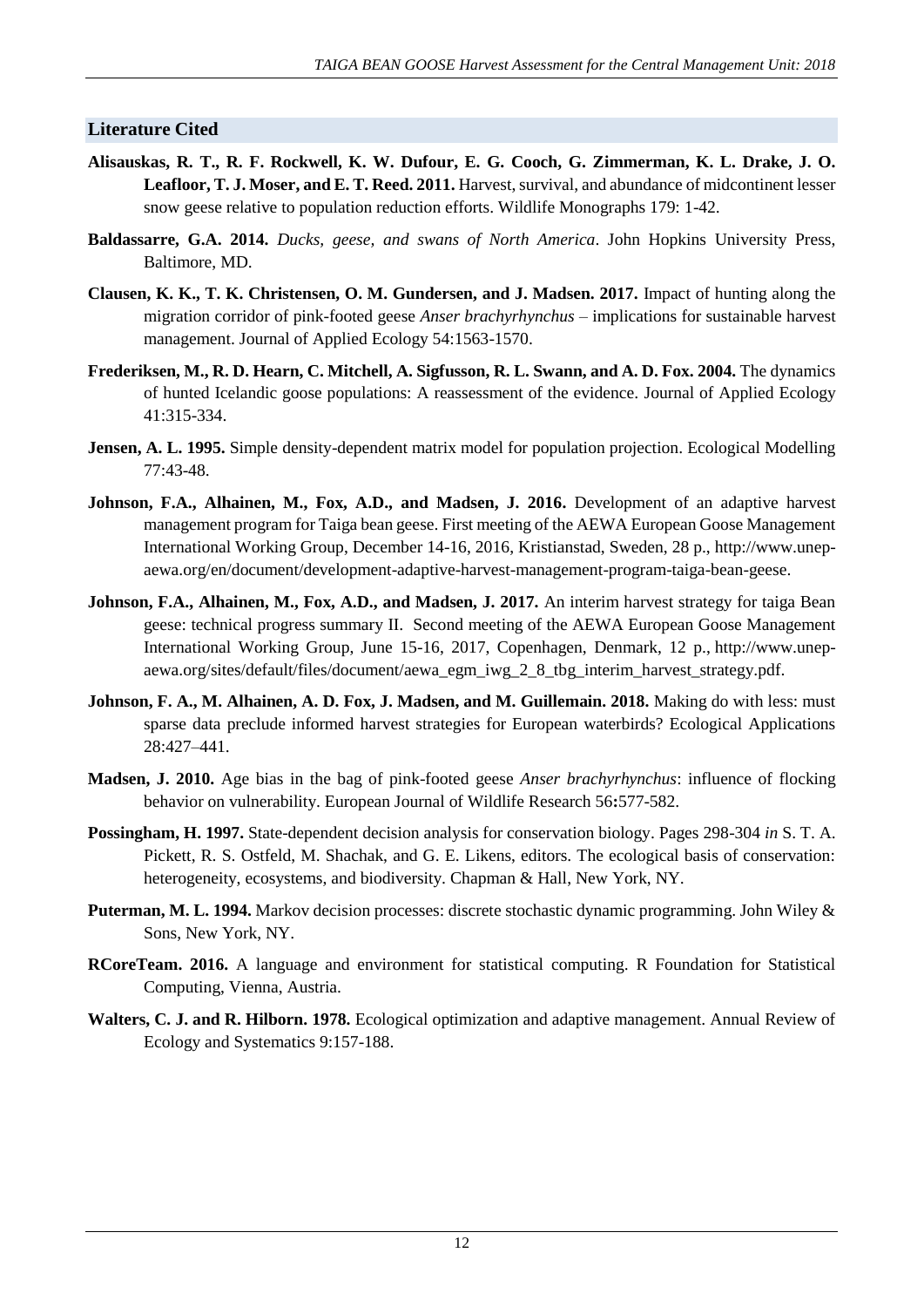## **Appendix A Models of population dynamics for taiga bean geese in the Central Management Unit**

## *Model structure*

The matrix model representation of the life cycle is:

$$
\begin{bmatrix} Y_{t+1} \\ J_{t+1} \\ A_{t+1} \end{bmatrix} = \begin{bmatrix} 0 & 0 & \gamma s_a (1-2h) \\ s_y (1-h) & 0 & 0 \\ 0 & s_y (1-h) & s_a (1-h) \end{bmatrix} \begin{bmatrix} Y_t \\ J_t \\ A_t \end{bmatrix},
$$

where *t* represents year. After revising the model of Jensen (1995) to account for the lack of a terminal age class, the density-dependent matrix model with harvest is:

$$
\vec{N}_{t+1} = \underline{H}_t \left( \vec{N}_t + \underline{D}_t \left( \underline{M} \vec{N}_t - \vec{N}_t \right) \right).
$$

In this model, the transition matrix *without* harvest or density dependence is:

$$
\underline{M} = \begin{bmatrix} 0 & 0 & \gamma s_a \\ s_y & 0 & 0 \\ 0 & s_j & s_a \end{bmatrix}.
$$

Non-linear, age-specific density-dependence is:

$$
\underline{D}_{t} = \begin{bmatrix} 1 - \left(\frac{Y_{t}}{K_{y}}\right)^{\theta} & 0 & 0 \\ 0 & 1 - \left(\frac{J_{t}}{K_{j}}\right)^{\theta} & 0 \\ 0 & 0 & 1 - \left(\frac{A_{t}}{K_{a}}\right)^{\theta} \end{bmatrix},
$$

where  $K_i = p_i K$ , with  $p_i$  specified by the stable age distribution of  $M$ , for  $i \in \{Y, J, A\}$ . The assumption of age-specific carrying capacities helps keeps the relative sizes of the age classes within biologically realistic bounds.

Following net growth in the population, we assume that young-of-the-year are twice as vulnerable to harvest as older birds; thus, the matrix of survival from harvest is:

$$
\underline{H}_t = \begin{bmatrix} 1-2h_t & 0 & 0 \\ 0 & 1-h_t & 0 \\ 0 & 0 & 1-h_t \end{bmatrix}.
$$

Absolute harvest is then a function of the harvest rate of adults and subadults,  $h<sub>t</sub>$ , and the fall flight of each age class:

$$
harvest_t = h_t \left( 2Y_t^F + J_t^F + A_t^F \right).
$$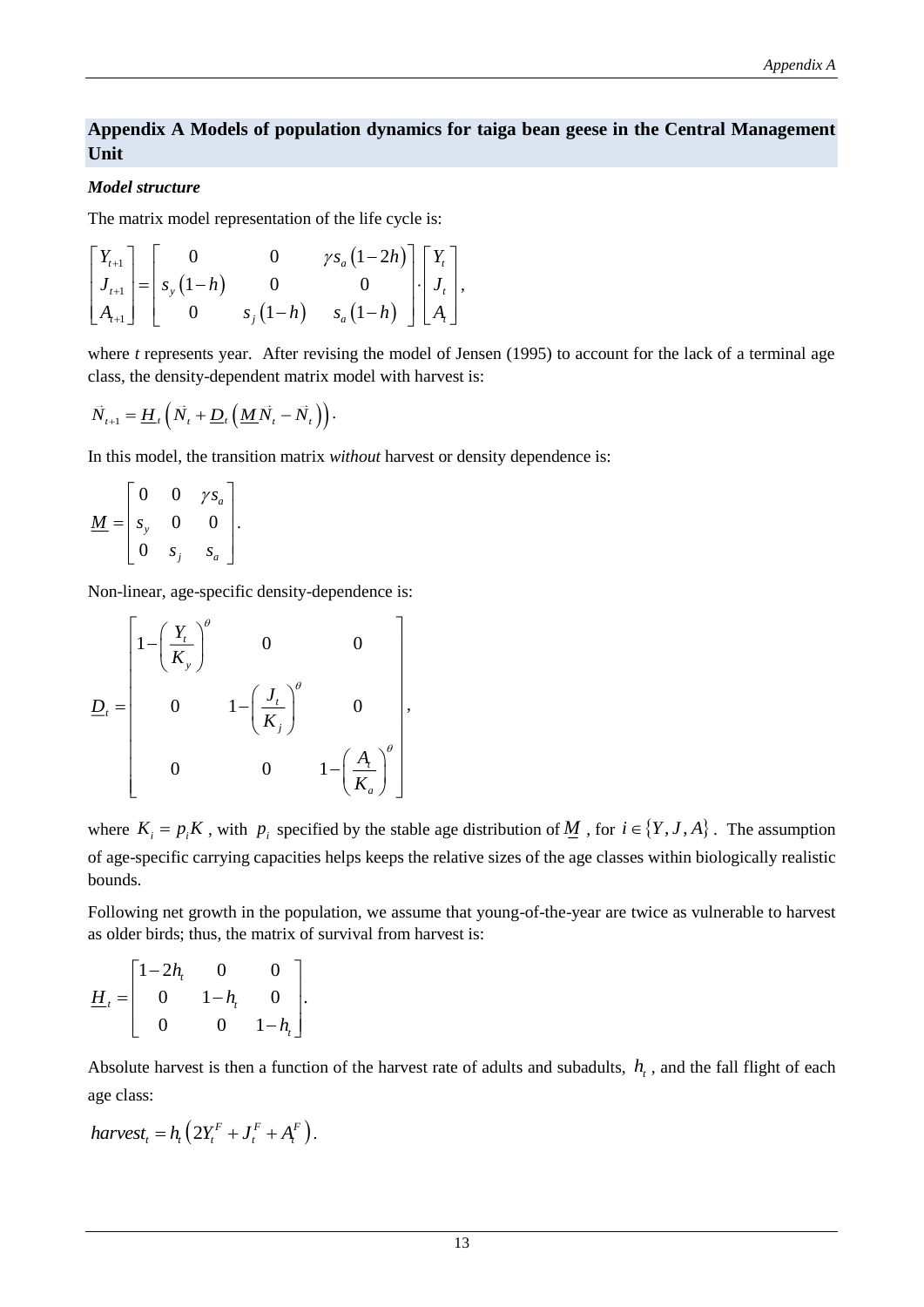The fall flight in turn is calculated by assuming that net population growth precedes harvest:

$$
\vec{N}^F_t = \vec{N}_t + \underline{D}_t \left( \underline{M} \vec{N}_t - \vec{N}_t \right).
$$

This age-structured model is of limited utility in directing harvest management, however, because it requires the age structure of the population be observed prior to making a harvest decision (information which is not available). One of the most commonly used models without age structure to determine sustainable harvests is the discrete theta-logistic model (Gilpin and Ayala 1973):

$$
N_{t+1} = N_t + N_t r \left[ 1 - \left(\frac{N_t}{K}\right)^{\theta} \right] - h_t N_t,
$$

where N is population size, r is the intrinsic rate of growth, K is carrying capacity,  $\theta > 0$  is the form of density dependence, h is harvest rate, and t is time (assumed here to be in 1-year increments). Johnson et al. (2018) demonstrated that this model could be useful for guiding harvest management decisions even if the population is age structured. Importantly, this model only requires that total population size be observed in January.

#### *Model parameterization*

We parameterized the two population models using the methods described by Johnson et al. (2018). For the age-structured model, only a distribution of predicted survival rates for adults was available, but we assume that average survival from natural causes is the same among all age classes after birds survive their first winter. To allow for stochastic differences in age-specific survival, however, we drew survival rates of young and juveniles independently from the distribution of adult survival rates. Estimates of demographic parameters are provided in Table A1.

| <b>Model</b>          | <b>Parameter</b>       | 2.5%  | 50%   | 97.5% |
|-----------------------|------------------------|-------|-------|-------|
| Age-structured        | $S_{\{y,j,a\}}$        | 0.775 | 0.885 | 0.941 |
|                       | $\gamma$               | 0.285 | 0.511 | 1.040 |
|                       | $\theta$               | 0.613 | 2.354 | 9.028 |
|                       | $K_{v}$ (in thousands) | 15.0  | 21.7  | 31.6  |
|                       | $K_i$ (in thousands)   | 12.1  | 16.6  | 22.7  |
|                       | $K_a$ (in thousands)   | 45.1  | 55.0  | 64.7  |
| <b>Theta-logistic</b> | r                      | 0.115 | 0.149 | 0.190 |
|                       | K                      | 85.5  | 93.6  | 103.6 |
|                       | $\theta$               | 0.613 | 2.354 | 9.028 |

*Table A1. Model-based demographic parameters of taiga bean geese in the Central Management Unit (medians and 95% confidence limits) as estimated by the methods of Johnson et al. (2018).* See model descriptions in text for an explanation of the parameters.